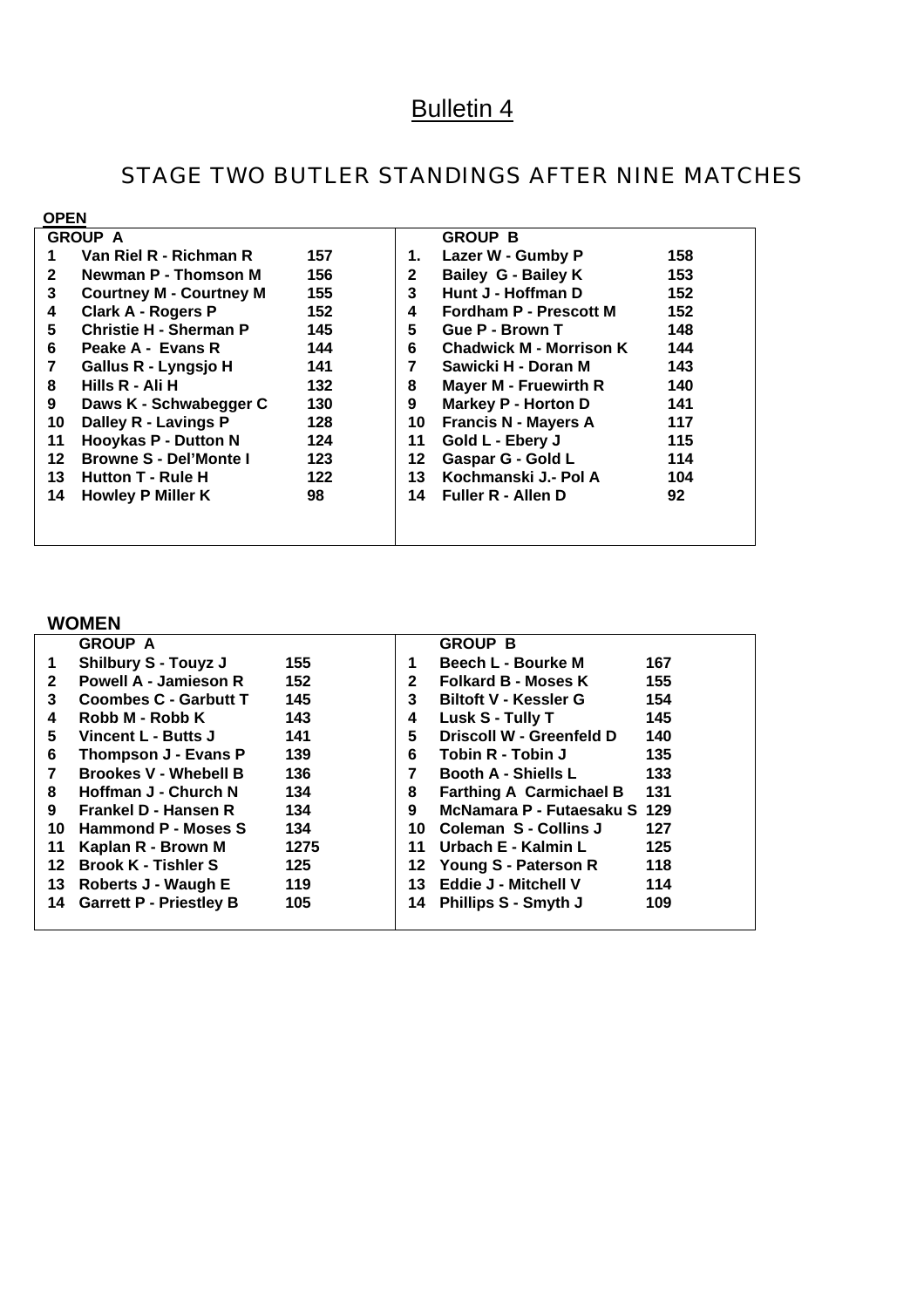### **THE LIGHTNER DOUBLE**

**Definition:** A lead-directing double of a slam contract.

I**nception:** That suggested by Theodore Lightner in 1929 as normal penalty doubles of freely bid slams are not usually productive.

**Application:** Excludes the lead of a trump, a suit bid by defenders and an unbid suit.

Most readers are aware of all this but opportunities often slip by. Here is one that did not slip by from the selection event for the W.A. Senior's Team this year.



Debbie and Maurie Frankel had bid smoothly to 6S after South had opened a club, brushing aside a feeble 1D overcall from West. However West doubled and Toby Manford in the East seat, easily recognised Mr. Lightner's invention to duly lead a club for her partner to ruff and cash the diamond A for a 12 imp gain.

Here is another hand on this theme

From Stage 1 of the Butler, Round 9,

Board 2. Here's one that got away.

 108542 A 106 AJ942 Q63 AKJ 104 75 KJ742 Q9853 Q105 873 97 KQJ98632 A K6

The bidding is not for the purists. South bid 2C (Acol 8 playing tricks any suit), North 3C (positive suit) then 3H, 3S, 6H! All pass.

South had blasted in the expectation of a diamond lead which duly arrived and the club finesse was taken for a 12 imp gain to NS. Had East found a Lightner Double, West would have at least a 50/50 chance of a spade lead for a huge swing to EW.

**Josh Hawthorn**

*'Josh' is the nom de plume of a well known senior Perth bridge identity*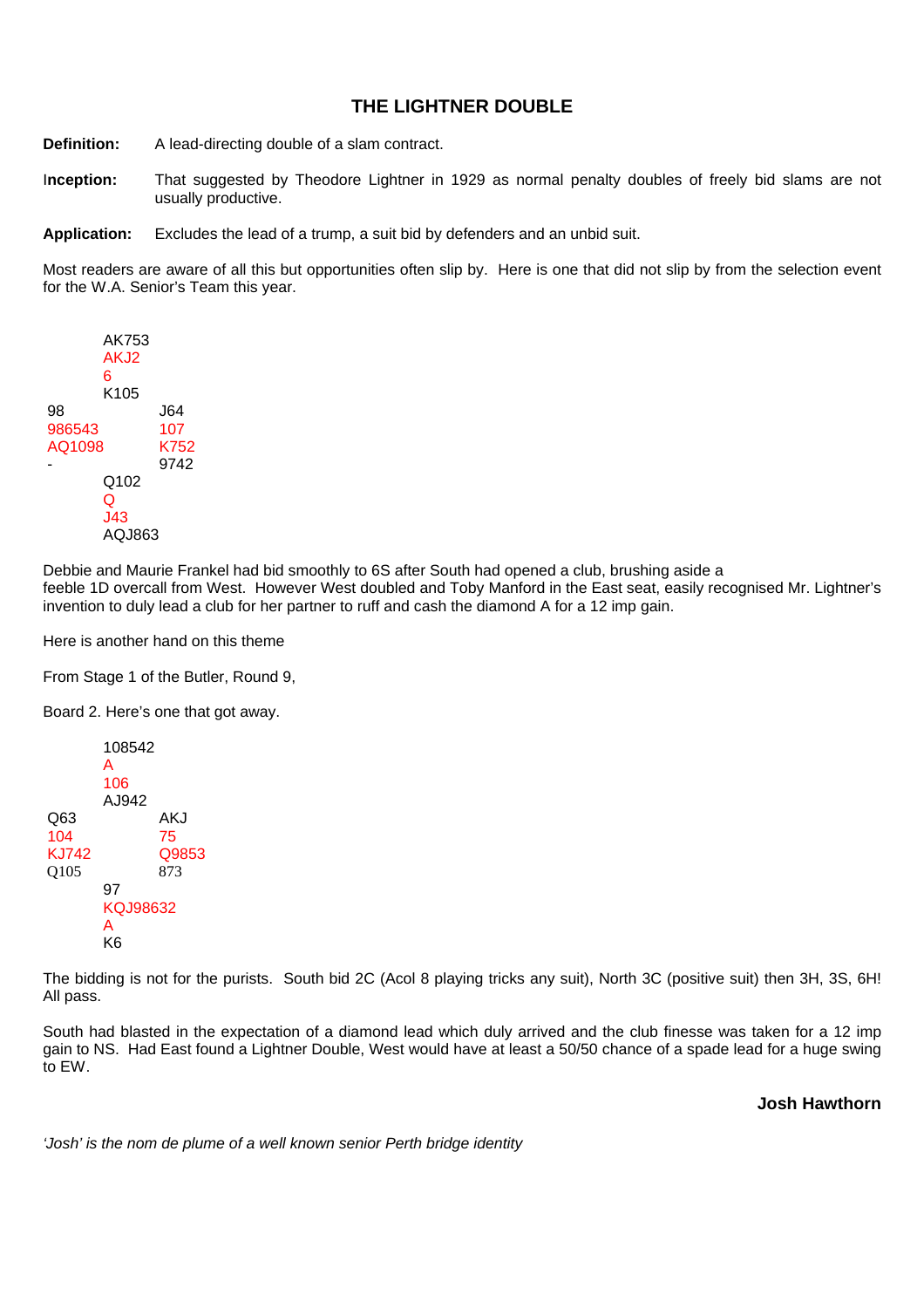### *DOUBLE TROUBLE*

by Richard Webb

| <b>Board 21</b><br>Stage 1<br>Dealer: N                                                   | Session 2<br>Vul: N/S     |  |
|-------------------------------------------------------------------------------------------|---------------------------|--|
| 764<br>109643<br>9<br>J1073<br>Q10985<br>7<br>K1054<br>AQ4<br>K.I<br>KJ852<br>A.J76<br>52 | A32<br>AQ<br>Q832<br>K986 |  |

#### **BIDDING**

| N               | E.              | S        | w        |
|-----------------|-----------------|----------|----------|
|                 | 1C <sup>1</sup> | $\chi^2$ | $XX^3$   |
| 2H <sup>4</sup> | 3NT             | x        | P        |
| P               | $XX^5$          |          | all pass |

**1** Acol.

**2**. Not best; conventions are available to show 5-4 two suiters; 2H is preferable to double on this hand

**3.** 10+ pts

**4**. 4H is plausible instead of pass

**5.** Why not!

Sometimes indifferent bidding can be costly as this hand from session 2 demonstrates.

Les Calcraft was the declarer in 3NTXX. The contract is virtually cold but once South led D6, Les took full advantage. Winning the DQ he played a club to the queen and ran S10. In with the jack, South pushed a heart through to the queen. Now Les played SA dropping the king and continued with a low diamond. When South rose with the ace that was the end of the defence and Les had 11 tricks for +1200 !

*Ed Richard Webb runs the "Post Free" bridge book and merchandise shop just outside the ballroom .playing room. He is very knowledgeable about bridge and if you are interested in bridge on computers, he will let you "test drive" the computer installed on the shop's display table*.

### ♠♠♠♠

## **ERRATUM!**

In Daily Bulletin 3

When 1Club was defeated by 6 tricks. Sathi Moses was North and the passer of 1Club was Pauline Hammond

♣♣♣♣

#### **MORE ANAGRAMS FROM THE NET**

**Slot Machines** Cash Lost in 'em **Animosity** Is No Amity<br> **Mother-in-law** Woman Hitler **Mother-in-law Snooze Alarms** Alas! No more Z's **Alec Guinness** Genuine Class

#### **Heard at the end of round seven**

"Talk about 'bikini bridge' we have had nothing but tops and bottoms with nothing in between.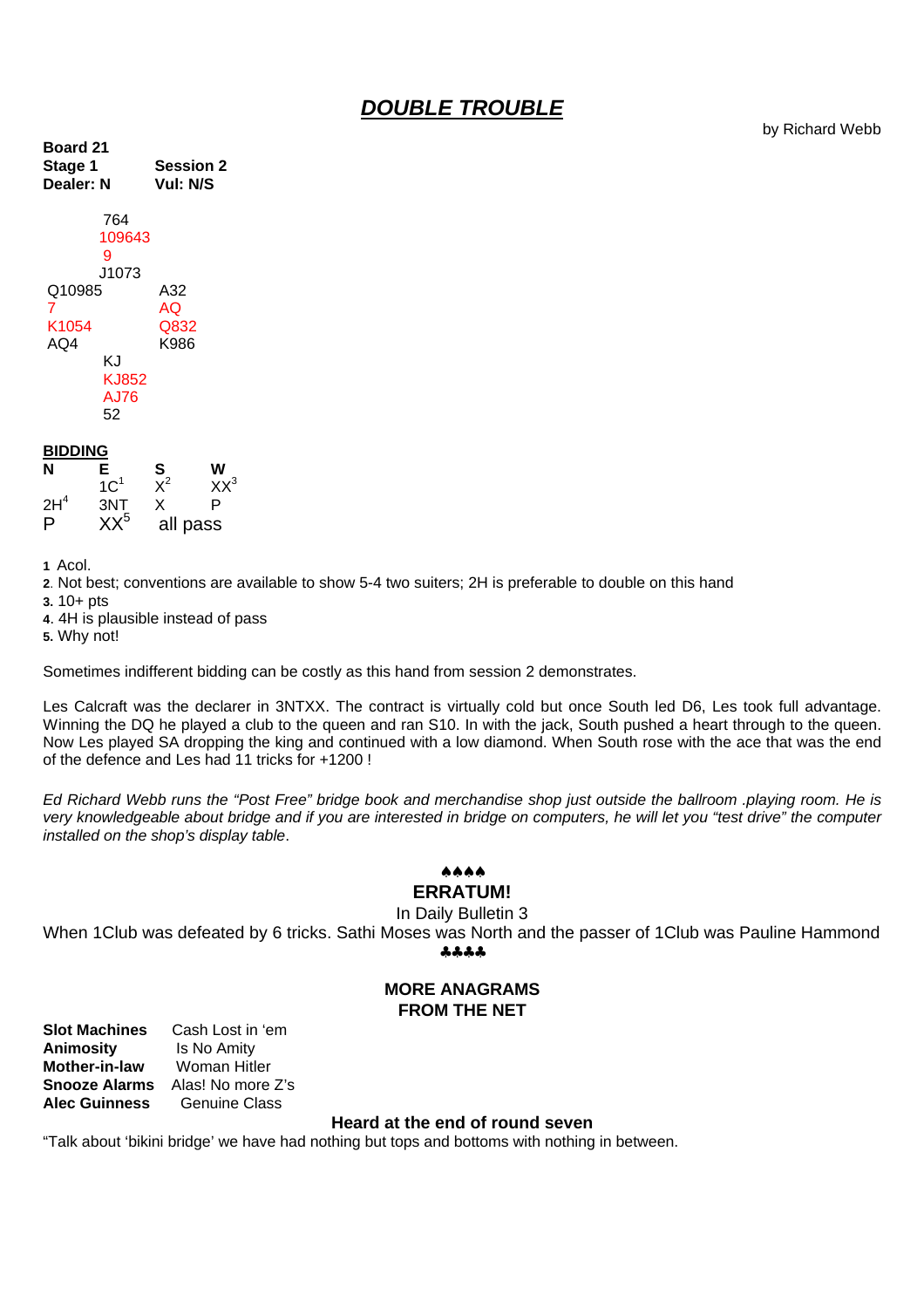### **ABF ALERT REGULATIONS**

#### Some excerpts and comments by Peter Jamieson

As you all know, the current regulations have been in force since May 1 1998. Because of all the chopping and changing in the last 10 years or so with alert procedures in Australia, some players have lost track of what exactly should be alerted or otherwise.

 The current regulations run to almost five A4 pages. This may seem intimidating but in my opinion the regulations are clear concise and well written. If you are serious about bridge you should read them. For the benefit of Daily Bulletin readers here are some selected excerpts which I feel are of high importance. Direct quotes of ABF text are included in inverted commas.

Players are expected to employ Active Ethics - defined as "the principle that says you should always make sure the opponents know, upon request, as much about your actions (bids, passes or carding signals) as your partner knows, including what you know from the experience of playing with the same partner regularly over a period of time"

A Self Alerting Call is "a call that, because it may have many possible meanings, will usually not be naturalthese are doubles, redoubles, cue bids of opponents' suits (including skip cue bids) and all calls above 3NT. During the course of an auction, these bids are not to be alerted (ie do not say 'Alert', and do not circle the bid on the bidding pad)."

Skip bids are bids "that jump one or more levels of the auction. For example, all two and higher level opening bids are skip bids. Skip cue bids, and all skip bids beyond the level of 3NT are self alerting calls. The following skip bids below 3NT are natural and therefore not alertable: (a) Any skip bids below 3NT which show 5+ cards in the suit named by the bid and do not promise a second suit (b) Any skip raises (3+ card support) of partner's suit, except when the supporting hand may have fewer than 8 High Card Points (c) 2NT and 3NT skip bids which, by agreement, suggest a willingness to play the contract in no trumps. All other skip bids from 2C to 3NT-including (but not limited to) transfer skip bids, skip bids which promise a second suit, or conventional bids which specify quantitative support for partner- must be alerted in the normal way."

"Alerts are compulsory - you cannot ask the opponents not to alert. The requirement to alert applies even though the convention, treatment or other agreement may be listed on the system card. *Alerts are made by audibly saying "Alert" and circling the bidding pad or using the alert card*. No explanations should be given unless there is an inquiry from an opponent".

"If a player fails to ask at his/her turn to call about the latest alerted or self alerting call of either opponent, he/she must no longer ask about that specific call, but should instead request an explanation of the entire auction. At the conclusion of any of its auctions that included self alerting calls, the declaring side should offer to give a full explanation of the auction. The defenders are under no such obligation, since by doing so they may convey unauthorised information. Note that declarer may ask about the meaning of any of the opponent's calls whenever it is declarer or dummy's turn to play. Declarers who fail to ask about the meaning of any of the defenders' alerted or self alerting calls shall have no redress."

"If an inquiry is made, a full explanation of the call must be given. This includes any conventional or partnership agreement, whether the agreement is explicit or based on partnership experience. Explanations may well include distributions and point ranges specifically excluded by a call, as well as those shown directly. If there is no partnership agreement as to the meaning of the call, players must say so (by saying 'Undiscussed' for example), and not try to offer a possible explanation. When, however, as a result of partnership experience and style, players are able to form a cogent view of the likely meaning of a undiscussed call, that information shall be given to opponents on request".

"Players should not divulge knowledge or conclusions they have reached based on their own card holdings, or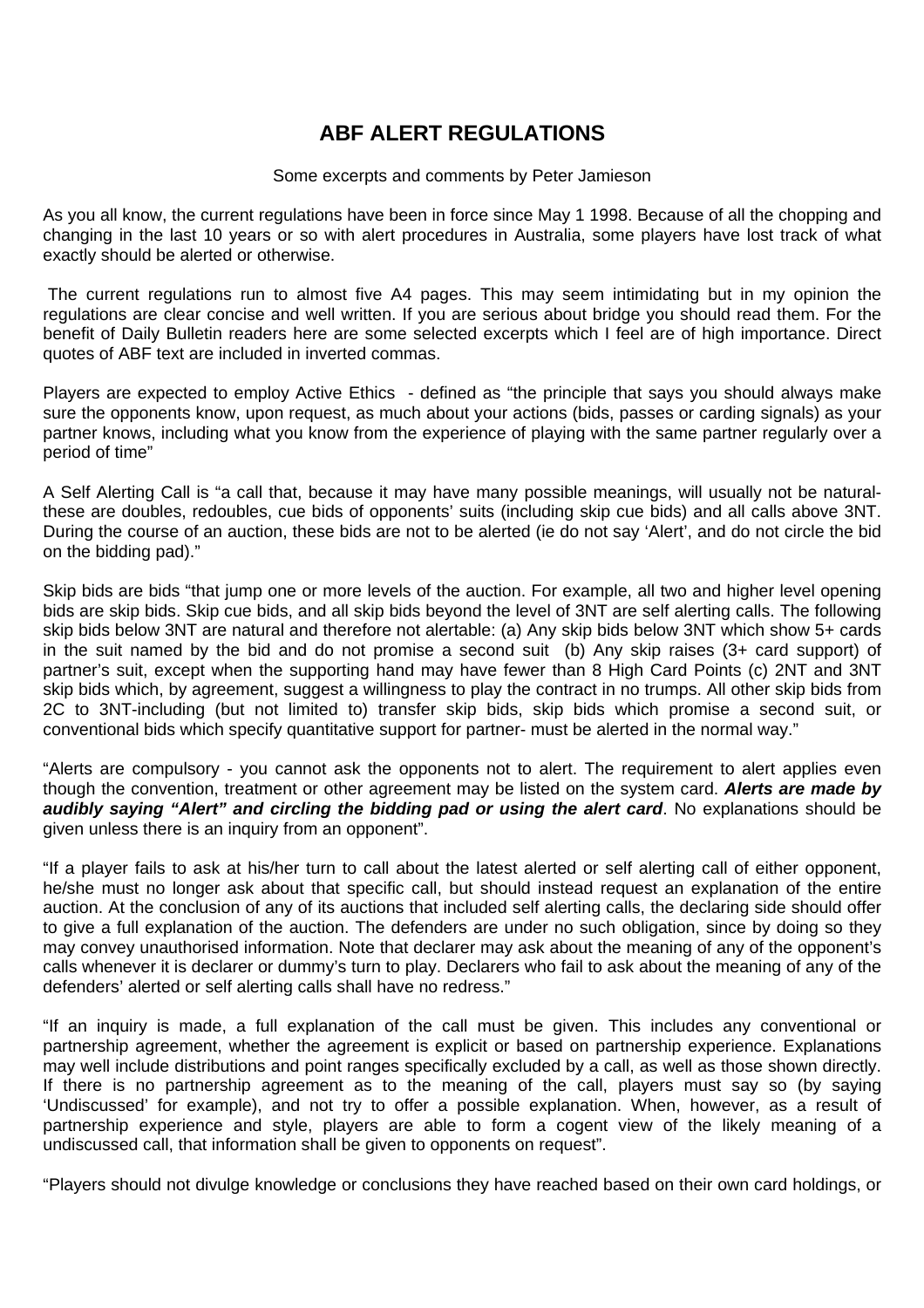as a consequence of their general bridge knowledge. Merely to name a convention (e.g. Michaels, Lebensohl, etc.) is not an acceptable explanation. Similarly, the use of "Standard" or "Natural" to describe calls, signals or leads is not acceptable - nor are the terms "Weak", "Strong" or "Intermediate" - without appropriate qualification".

"At the start of a round or match, players have a responsibility to inform their opponents of the following information:

- Basic system, including the minimum suit length and strength of one level opening(s);
- Strength and style of the 1NT opening;
- Any unusual two and higher level opening bids. "

Ed. In preparing this article I read the full 5 page regulations and found there was a lot I did not know or had forgotten. ALL the ABF alert regulations are important and should be read. I hope the sections printed above have refreshed your memory or clarified some points.

# **Fitting the Idea to the Deal**

♥♥♥♥♥♥

**by Michael Courtney**

Bridge impressario Zia Mahmood once submitted an imaginative BOLS tip "Whenever an honour is not covered, consider playing for the drop". Margaret Courtney considered an interesting extension of that idea here:

**Board 30, Match 8, Stage 1: Dealer E Nil Vul**

|                                              | North<br>Margaret<br>A96<br><b>J53</b><br>A964<br>973 |                          |                                               |
|----------------------------------------------|-------------------------------------------------------|--------------------------|-----------------------------------------------|
| West<br>Goodall<br>Q72<br>64<br>QT3<br>KT864 |                                                       |                          | East<br>Goodall<br>J10854<br>KQ2<br>6<br>AJ52 |
|                                              | South<br>Michael<br>K3<br>A10987<br>KJ752<br>Q        |                          |                                               |
| West<br>Goodall                              | North                                                 | East<br>Margaret Goodall | South<br>Michael                              |

|      | Goodall Margaret Goodall |          | Michael |
|------|--------------------------|----------|---------|
|      |                          | 1S -     | 3D(1)   |
| Pass | 3S(2)                    | Pass 3NT |         |
| Pass | 4H                       | All Pass |         |

(1) A Roman Jump Overcall promising both red suits. Specific two suiters are superior to Michaels cues – responder can judge all their cards. These are usually 5-5, but it is also the practical call in my opinion on a robust 3451,3541.

(2) All cues in competitive auctions suggest doubt about strain, unless a responsive double is available. Here South's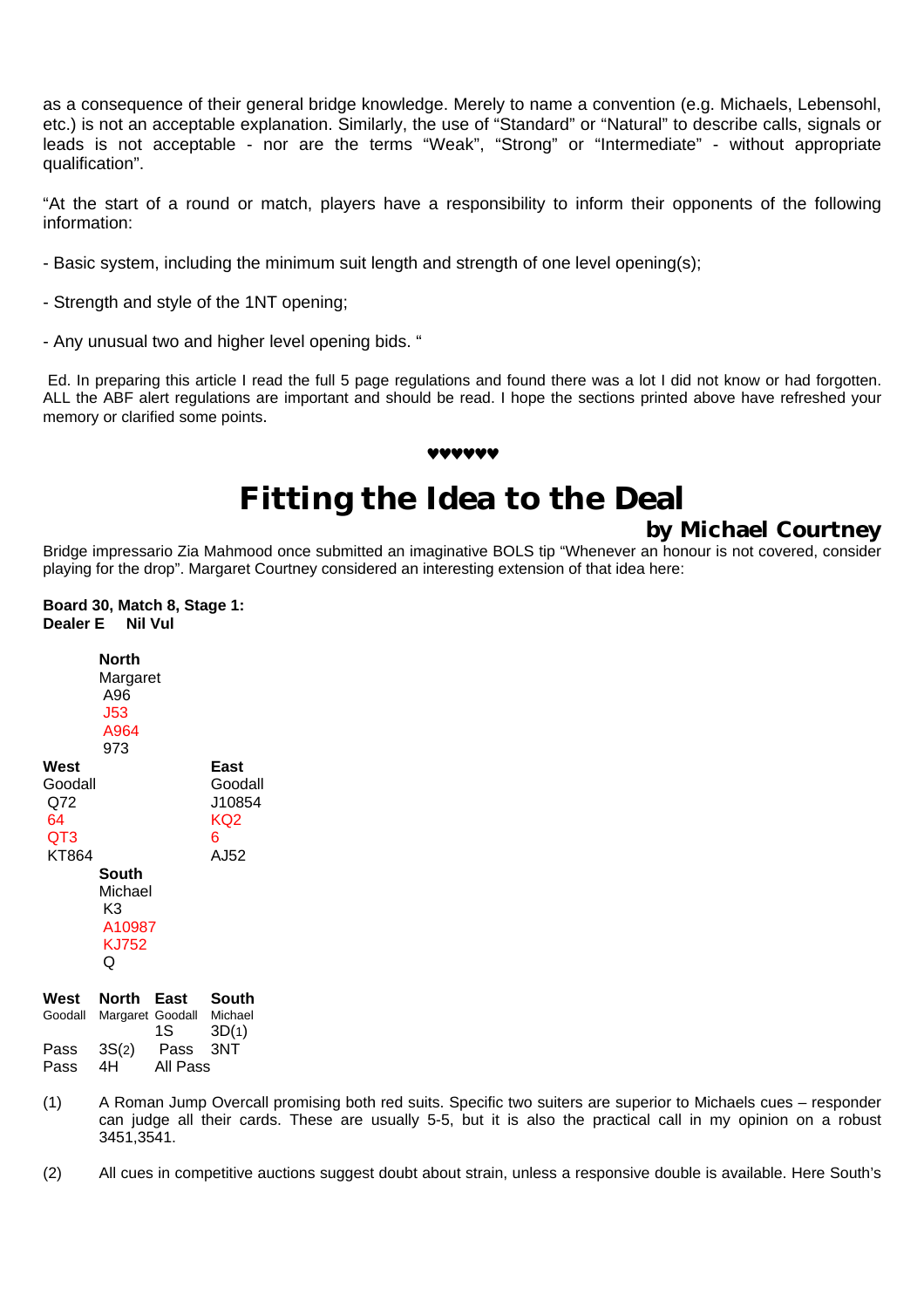sequence – cue then 4H said "perhaps 5D " rather than "perhaps 6H"

East led a diamond, clearly a singleton. Margaret won the ace over the ten and tried the HJ.This was covered and declarer directly lost a trump a club and a diamond for +420.

Fascinating tale?

Not yet. But Margaret remarked afterwards that if East played low on the JH she was tempted to rise Ace! Fearing losing to the HQ; D ruff; club underlead to the King; D ruff; for one down. Asserting that East would split here with both honours and had not led a top club (therefore did not hold AK) she suggests that playing West for a bare heart honour is the only chance.

It just adds up. East has QJ10xxx, Kxxx, x, AJ for his opener then West with xx, Q, Q10x, Kxxxxxx never really had a convenient call.

I really liked the general idea; With Jxx opposite A109xx play for the drop after a failure to cover if that player is threatening to take ruffs – bare honour offside is probably your only chance. Needless to say I couldn't wait for a hand where these conditions really obtained to try it, but something similar occurred here:

| <b>Board 6</b>                                                                                     | Match 9                                                                    | Stage 1 |
|----------------------------------------------------------------------------------------------------|----------------------------------------------------------------------------|---------|
| North<br>A2<br>85<br>1065<br>East<br>Q4<br>QJ96<br><b>J62</b><br>Q732<br><b>South</b><br>108<br>AK | Margaret<br>AJ9763<br>West<br>K52<br>875<br>А<br>Michael<br>K1043<br>KJ984 | Q109743 |

| West | North    | East     | <b>South</b> |
|------|----------|----------|--------------|
|      | Margaret |          | Michael      |
|      |          | 2D(weak) | 2NT          |
| Pass | 3H(1)    | Pass     | 3S           |
| Pass | 4S.      | All Pass |              |

(1) transfer

I won the diamond lead with the ace. Now the problem with the double spade finesses is the club ruffs. Maybe I misguess and either player gets a ruff with clubs 3-2; Maybe East has a singleton and they'll beat me straight away. Besides if East has a stiff club and Kxx trump (indeed whenever he has such trumps) he may rise on the second trump.

So following my wife's suggestion I advanced the S10 at trick two, when West failed to cover ( he must with KQx in case partner holds doubleton nine) I rose ace and continued with a low trump. East rose king so I was safe. It only remained to demonstrate that I had not just jettisoned a laydown game to test a novel idea.

Having won the trump king, East cashed the CA, then tried vainly to get partner in with DK. I won, crossed to the heart king and cashed all the trumps but one, discarding my clubs (except K):

 J X --- 10X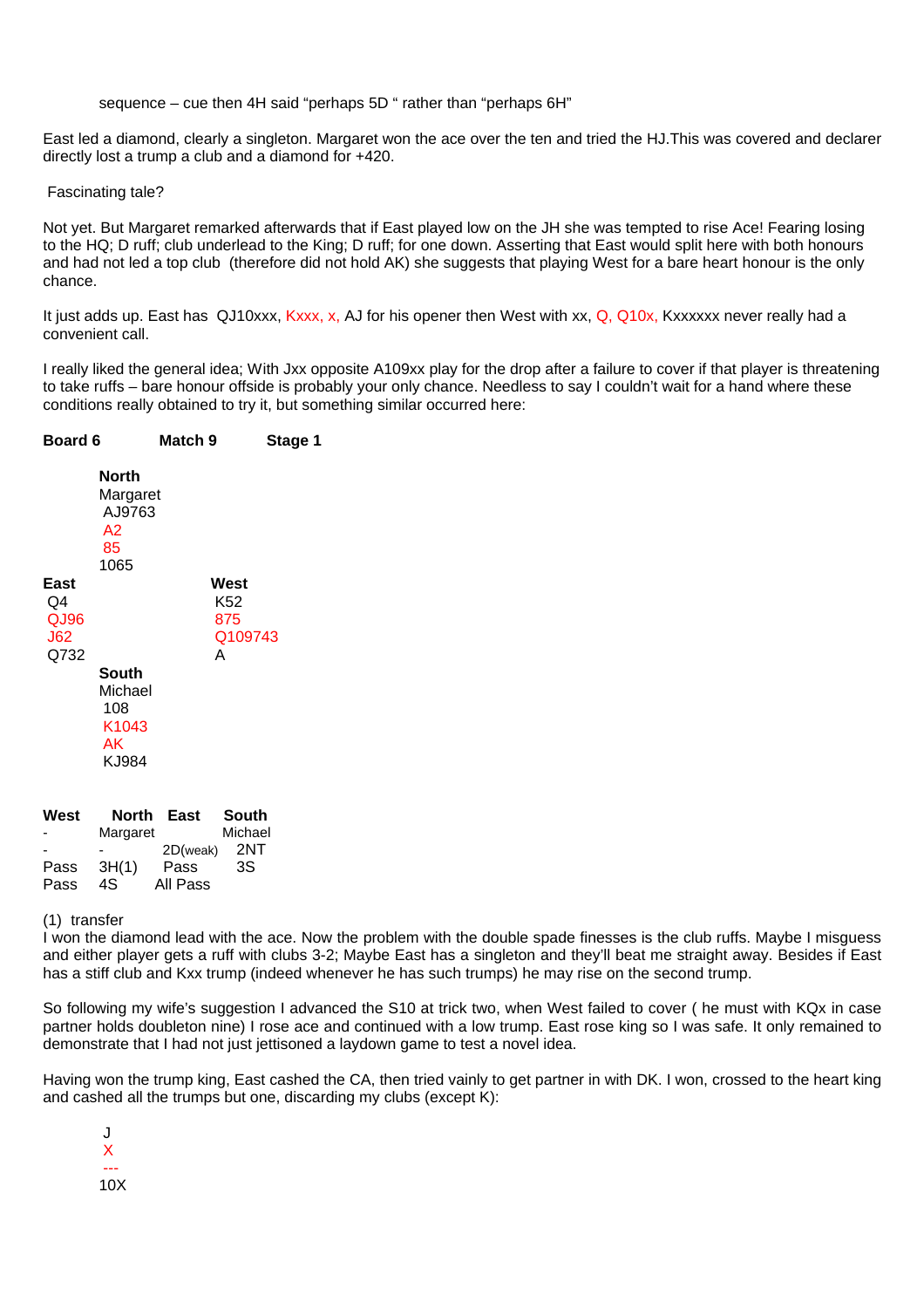| QJx |             | XX  |
|-----|-------------|-----|
|     |             | 10x |
| Qx  |             |     |
|     |             |     |
|     | <b>K10X</b> |     |
|     |             |     |
|     | Κ           |     |

Poor West, yet to discard on the penultimate trump was squeezed. He chose to part with a heart. I ruffed out the hearts and my hand was high. Had he instead discarded a club I would cash the club king to establish dummy. Still it is not quite true that the new trump play had not permitted defeat – If East ducks the second spade, West must find the heart shift to prevail.

**PS:**

What's Good?

- For tourists Kings Park, right next to the city is breath taking.
- In bridge books Everything by Phil King and his dad, all the Abbot series by David Bird (and sometimes Terence Reese).

#### **Michael Courtney**

**Ed:** *For those of you who do not know, Michael Courtney is one of Australia's top rated Bridge players. He and his wife Margaret are presently domiciled in London with their baby daughter, Anna. Michael (who was originally from Perth), Margaret and Anna are presently visiting Perth.*

#### **BE CAREFUL WHAT YOU SAY!**

At the conclusion of play a N/S pair were discussing a hand with the caddy standing nearby. North asked South whether it was a good slam. South responded "No, we're missing two Aces". A moment later, they realised the caddy was on her knees searching for the missing cards.

#### ♦♦♦♦♦♦

|  | <b>HAND FROM THE PAST</b> |
|--|---------------------------|
|--|---------------------------|

|    | KQ852<br>983<br>A52<br>J3 |              |     |
|----|---------------------------|--------------|-----|
|    | J<br>AQJ7<br>Q964<br>AQ76 |              |     |
| w  | N                         | Е            | S   |
|    | $\blacksquare$            |              | 1H  |
| 2D | 2S                        | P            | 2NT |
| P  |                           | 3NT All pass |     |

**Dealer :S Nil Vul**

West led C10, covered by the jack, king and ace. The SJ was led and ducked. The HQ followed to West's king and dummy's nine. Persisting with clubs, West led the nine which South won with the queen.

What is your plan?

### ♦♦♦♦♦♦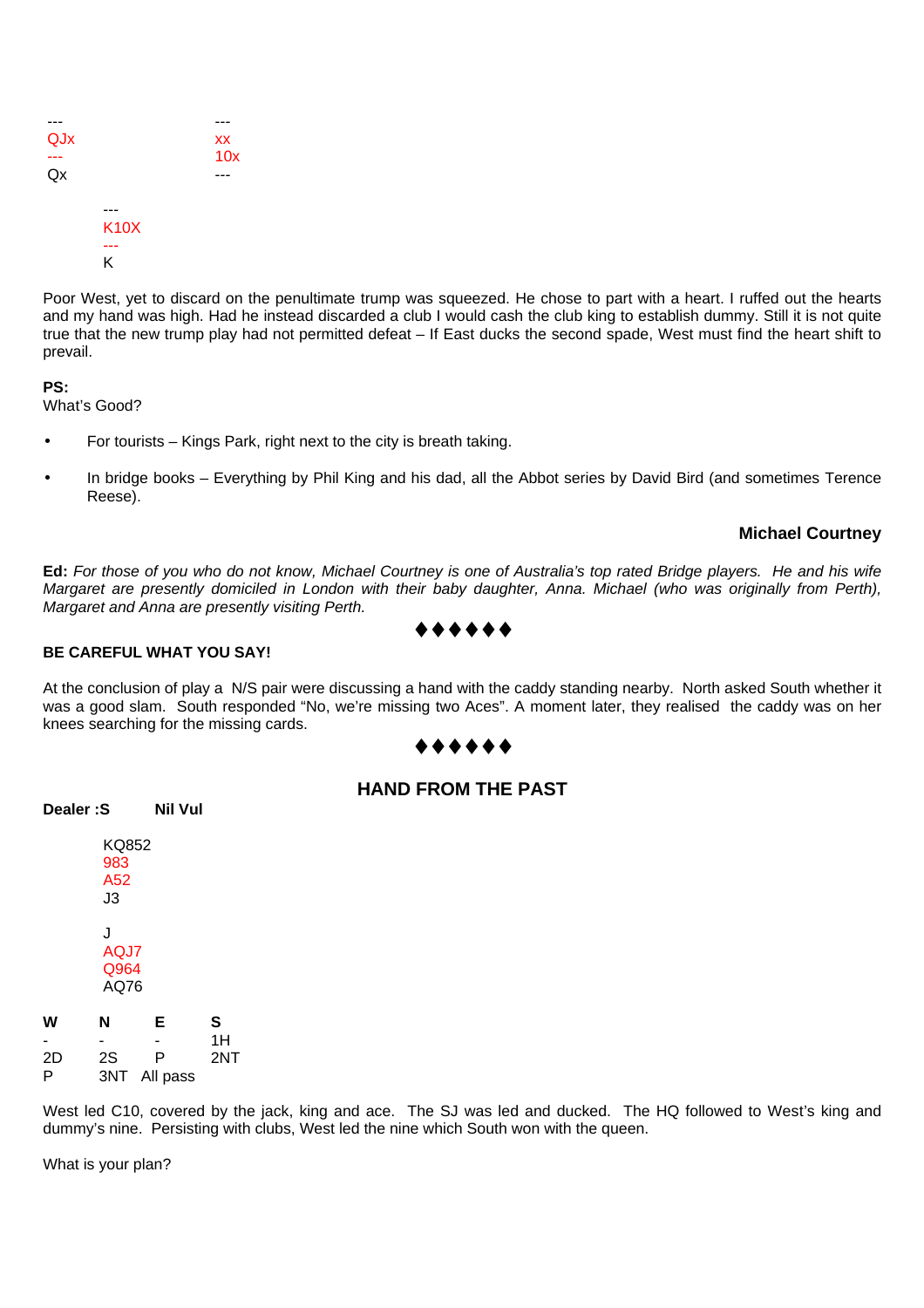Answer page 6.

#### ♣♣♣♣♣♣♣♣♣

#### **Action in Match 3 Butler Stage 2**

At favourable vulnerability in fourth seat you hold:

#### J7 109853 Q86 K65

Your partner opens 1D in second seat and RHO bids 4H. What action should you take?

Some partnerships play negative doubles to 4S (or even higher) but your partnership can double for penalties.

A penalty double is very tempting with five trumps. Leading partner's suit, diamonds, should set the defence rolling with a forcing defence.

On the other hand, it seems likely that partner is void in hearts. If he has, say, a two suiter in the minors, 4H may be making or go one off and 5D could be cold (or down one against a making 4H). If you pass, partner may re-open with 4NT, 5C, 5D or even a double.

Helena Rule was sitting North and elected to double.

Why don't I recognise this hand you say?

Read on.

The bidding continued Pass, Pass and West now bid 4S!? This was passed back to Tony Hutton who, holding

9 AQJ6 A954 10983

smelt a rat.

He correctly diagnosed that West, Leigh Gold (VIC) was 'operating' and had a long spade suit angling to be doubled in 4S.

Tony now bid 5H and everyone passed. The result was down 2 (–100) which was expensive for Leigh Gold and Jamie Ebery as the Butler average was 590 to East/West.

This was Board 22, Match 3

|                        | J7<br>109853<br>Q86<br>K65 |                            |
|------------------------|----------------------------|----------------------------|
| AKQ10653<br>74<br>AJ74 |                            | 842<br>K2<br>KJ10732<br>Q2 |
|                        | 9<br>AQJ6<br>A954<br>10983 |                            |

#### **CONGRESS RESULTS**

#### **MONDAY JULY 12th**

#### **Monday Walk - In Pairs RICOH SWISS PAIRS**

| 1st | J Blight & M Merven     |
|-----|-------------------------|
| 2nd | D. Davis & B. Howe      |
| 3rd | S. Klofa & J. Rasmussen |

1st D. Sculley & D. Appleton 2nd. R. Grund & A. Harris 3rd. E. Bennett & C. Ross